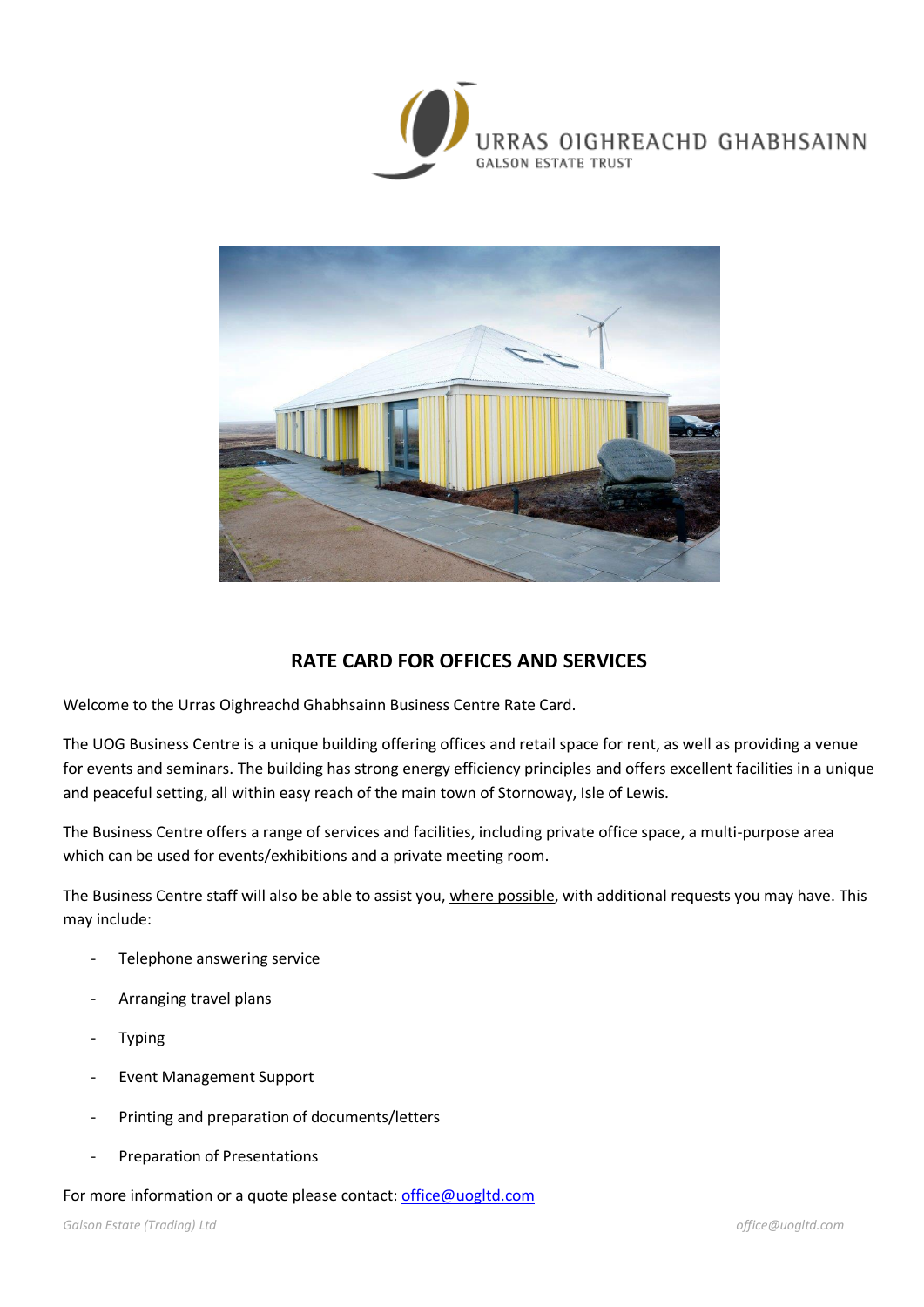## TERMS & CONDITIONS

#### Rental Terms

The standard rental period is for a minimum of 3 months, but if office space is available we can offer flexibility with this. Please contact us if you require a non-standard rental period for any product or service.

#### Tenancy Agreement

You will be issued with a tenancy agreement, which will be countersigned and you should retain one copy for your records. A draft agreement is attached to this document. Please note this is not your specific agreement and is just an example.

#### Additional Services

Additional services such as a telephone answering service or any administrative service will incur an extra charge. If you require any additional support, please let us know and we will ensure you are provided with a quote for the work beforehand. The usual rate for administrative support is charged at £18 per hour. All other extras and prices have been listed further below.

#### Vehicle Hire

We have an Electric Mini Bus which can be hired. Please enquire for more information.

#### Prices and Taxes

All prices are in Pounds Sterling (GBP£) and are subject to VAT, and all payments must be made in Pounds Sterling (GBP£).

We reserve the right to revise any products or prices in the Business Centre Rate Card if there is a significant change in the demand for services or a significant change in market conditions.

Prices do not include specialist insurances. All risk or loss, damage or destruction will be the user's responsibility.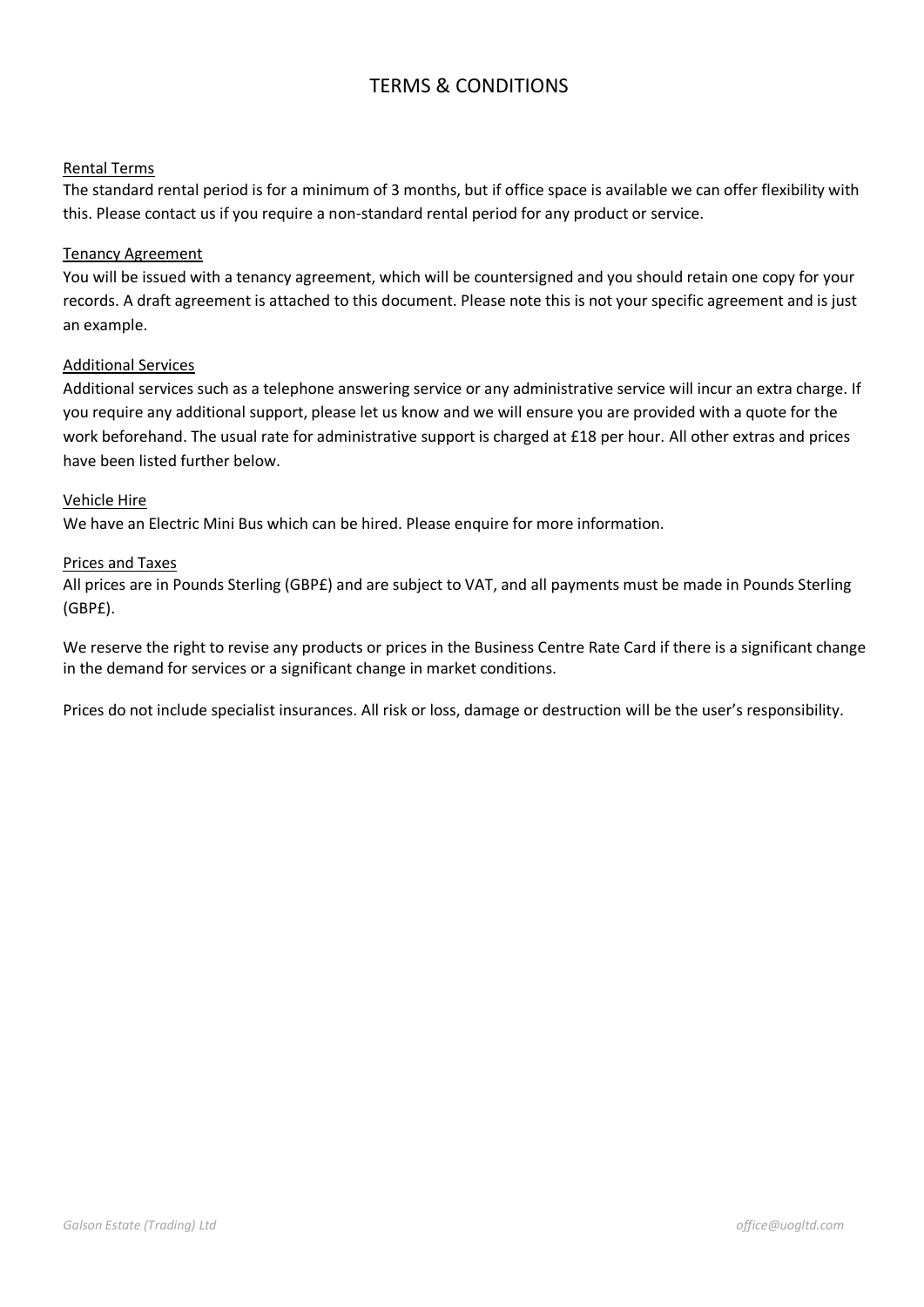### **FACILITIES**

The Business Centre offers the following facilities.

All offices have underfloor heating using an environmentally friendly ground source heating system. A specialist ventilation system is also in place, which ensures maximum comfort. Heating and ventilation are fully adjustable for each specific area of the building. The building is air tight and therefore wooden flooring is in place in each office, the meeting room and foyer area. The retail/function area has a non-slip specialist floor covering.

| Space                                                                                                  | Area | <b>Power Outlets</b><br>(13 amp sockets) | Furniture / Fittings                                                                                    | Price                           |
|--------------------------------------------------------------------------------------------------------|------|------------------------------------------|---------------------------------------------------------------------------------------------------------|---------------------------------|
| Main Office (1)                                                                                        | 30m  | 14 duplex sockets                        | 4 desks<br>4 chairs<br>2 small cabinets<br>2 large cabinets<br>1 large bookshelf<br>2 small bookshelves | Not available                   |
| Retail / Function Area<br>(kitchen area with fridge,<br>microwave and tea/coffee making<br>facilities) | 66m  | 13 duplex sockets                        | 20 stacking chairs<br>9 trestle tables (5ft)                                                            | £80 half day<br>£150 full day   |
| Foyer Area                                                                                             | 38m  |                                          | <b>Exhibition Wall</b><br>Display Space                                                                 | Contact for more<br>information |
| Office (2)                                                                                             | 14m  | 7 duplex sockets                         | None                                                                                                    | FULL - No longer<br>available   |
| Office (3)                                                                                             | 13m  | 5 duplex sockets                         | None                                                                                                    | Full - No longer<br>available   |
| Office (4)                                                                                             | 13m  | 5 duplex sockets                         | None                                                                                                    | Contact for more<br>information |
| Meeting Room                                                                                           | 18m  | 5 duplex sockets                         | Meeting table<br>10 stacking chairs<br>Coat Stand                                                       | £60 half day<br>£100 full day   |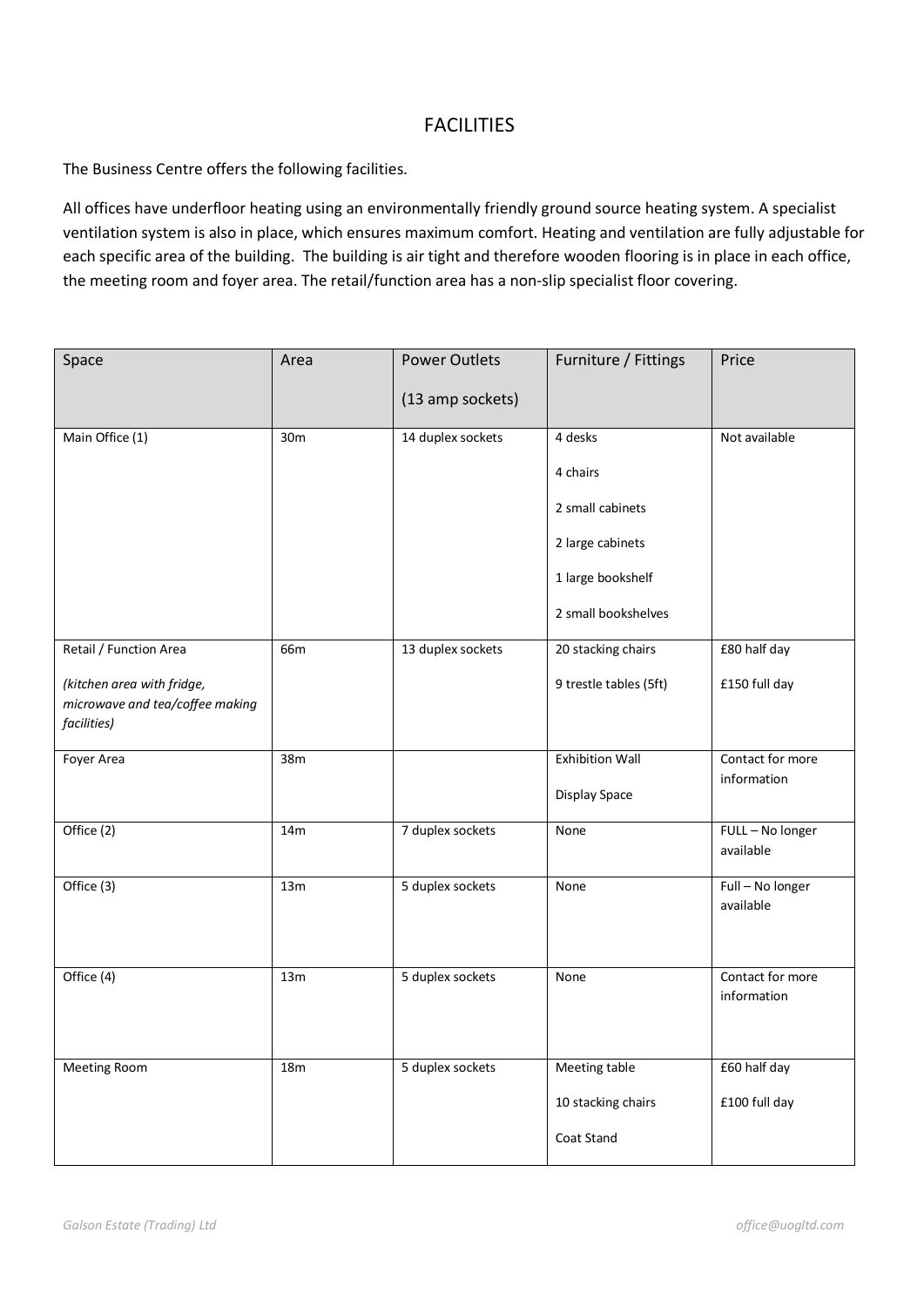The walls between offices are permanent and provide sound insulation.

The rental price includes: A permanent room to act as an office/work space Wooden flooring Furniture / Fittings (as per the previous table) Duplex power outlets (as per the previous table) General lighting General ventilation and heating Security General maintenance and cleaning

Car parking space is also included and visiting spaces can be reserved for any visiting guests.

The rooms are suitable for the creation of a working office environment based on laptop computers. We can activate your phone line and internet connection prior to your taking up your tenancy. Please advise us as soon as possible if this is a service you require and your specific connectivity requirements. Please not that not all rental agreements include a phone and broadband connection.

Our retail area and meeting rooms are available for half-day or full-day bookings, with or without catering, we also offer very flexible arrangements for booking - if you need to cancel, you don't necessarily lose any deposit mainly because we don't take one! But if you have to cancel at the last minute, and we can't re-sell the booking, we do ask you to pay for the basic room hire.

We can offer catering facilities to complement the meeting rooms – we will of course always cater for vegetarian and other dietary requirements as necessary.

#### Extras

Meeting room booking: £20 per hour, for short meetings (max 2 hours)

Photocopies (B&W): £0.05 each

Photocopies (Colour): £0.15 each

Stationery: at cost plus - 25%

Printer paper: £3.50 a ream of 80 gram paper

Staff support: £18.00 per hour

Equipment hire: Laptop, Screen Projector - £20 per item per booking

Flip chart: £10 per booking

Refreshments: Tea, coffee and biscuits - £2.50 per person per half day booking

Sandwich Lunch: £7.00 per person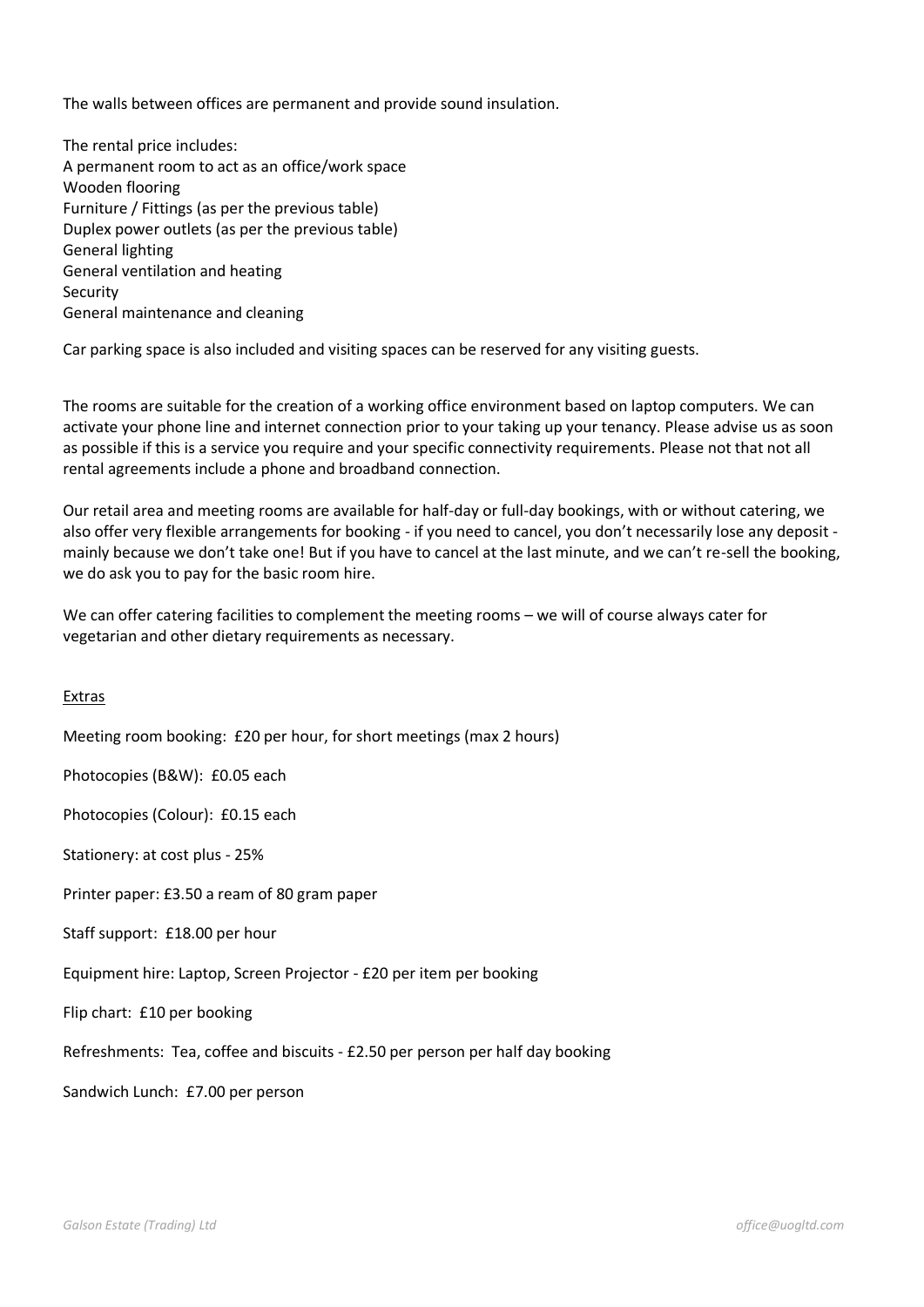# BUSINESS CENTRE FLOOR PLAN

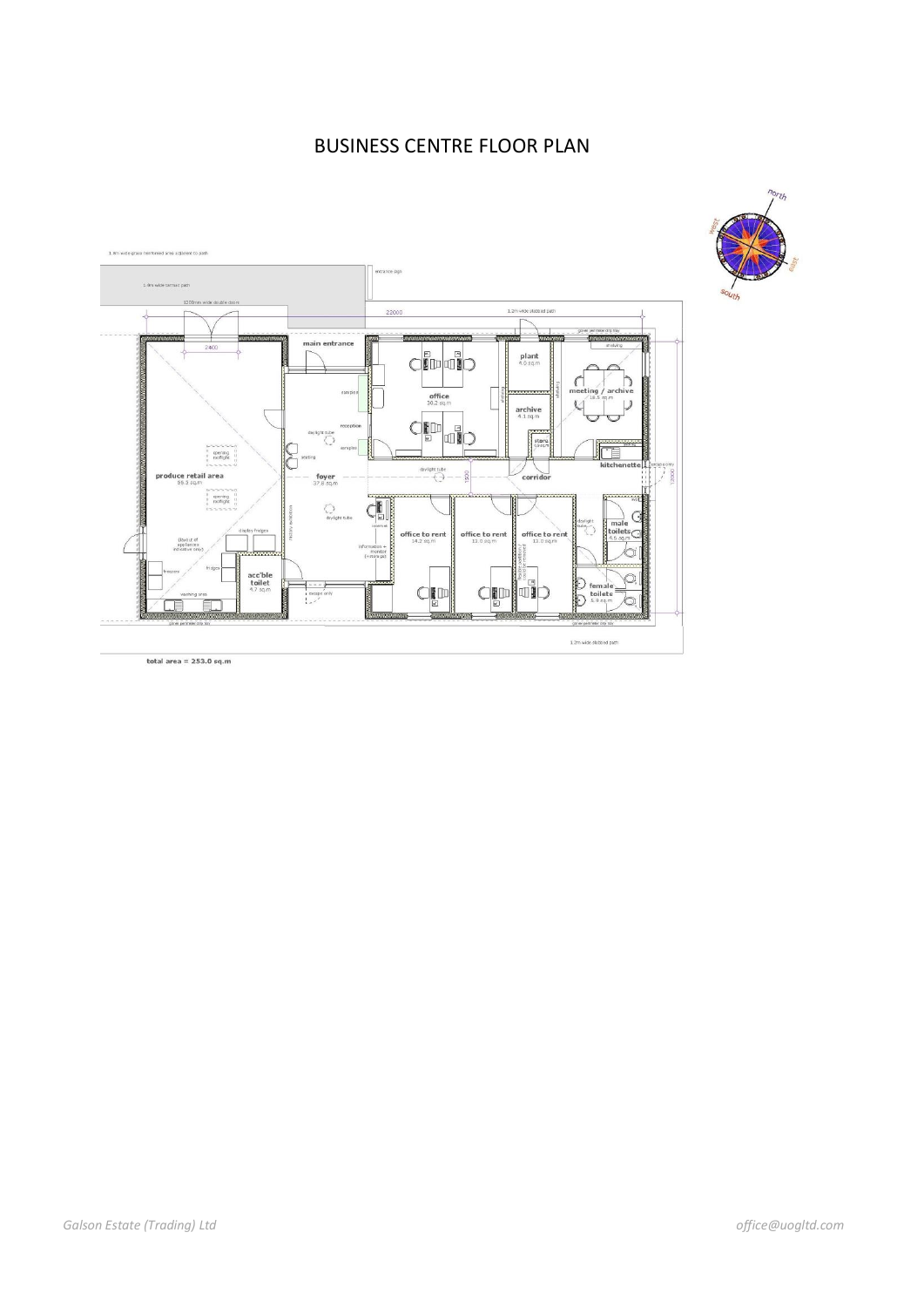### EXAMPLE OF TENANCY AGREEMENT

#### *TENANCY AGREEMENT FOR RENTAL OF OFFICE SPACE AT UOG BUSINESS CENTRE, TOM NA BA, SOUTH GALSON, ISLE OF LEWIS*

*This is The TENANCY AGREEMENT between GALSON ESTATE (TRADING) LTD, A Company having its registered office at UOG Business Centre,Tom na Ba, South Galson, Isle of Lewis, HS2 0SH (Reg No: SC351453) (The Landlord) and Company a limited company incorporated under the Companies Acts and having its Registered Office Address (The Tenant).*

*This document forms the basis of your tenancy agreement with our company. It sets out the rental payments due and the general terms and conditions of let for the guidance of both parties. When you are satisfied that the agreement is in accordance with your understanding, both copies should be signed and dated on the last page and returned to our registered office. A countersigned copy will be returned to you for your records.*

*Please note that keys will not be issued until such time as the required deposit has been paid and the direct debit for rental completed and returned to our company.*

*If, during the course of your tenancy, you have any queries regarding the agreement, please do not hesitate to seek clarification. We hope you enjoy your tenure with our company and that our standards of service meet and exceed your expectations.*

*The Landlord agrees to let to the Tenant, Office at extending to some square feet or thereby, subject to the following terms and conditions:*

*1. The let will be from, DATE for an initial period of MONTHS and thereafter from quarter to quarter until terminated by either party on giving thirty days prior notice in writing, or such longer period as mutually agreed.*

*2. (a) The monthly rent shall be (plus VAT) payable by direct debit which is enclosed, on the first day of each calendar month for the month then current.*

*(b) Prior to entry, the Tenant shall also pay a sum equivalent to one months' rent (VAT Exempt), which is repayable on termination of the let after deduction of any charges due in respect of breakages or damages.*

*(c) The rent is inclusive of basic cleaning of the premises, plus the cleaning, maintenance and repair of any common parts of the property, such as parking and landscaped areas, entrance hall, passages and toilets.*

*(d) The rent also includes heating, lighting and electrical power for the premises unless otherwise stated.*

*(e) The Landlord shall be responsible for the reasonable security of common parts of the property. The tenant is responsible for ensuring that all doors and windows of his premises are secure when absent from the premises.*

*(f) The rent does not include local property rates levied by the local authority. As tenants may be eligible for rates relief, application for relief, and payment of rates should be submitted directly to the local authority; Comhairle nan Eilean Siar, Sandwick Road, Stornoway, Isle of Lewis, HS1 2BW*

*3. The rent shall be subject to annual review on the Landlord's giving to the Tenant not less than THIRTY days notice in writing. The rental shall be reviewed upwards only in accordance with the current market rentals obtained by Galson Estate (Trading) Ltd.*

*4. The Tenant may not assign the tenancy or sub-let any part of the premises without the prior written consent of the Landlord.*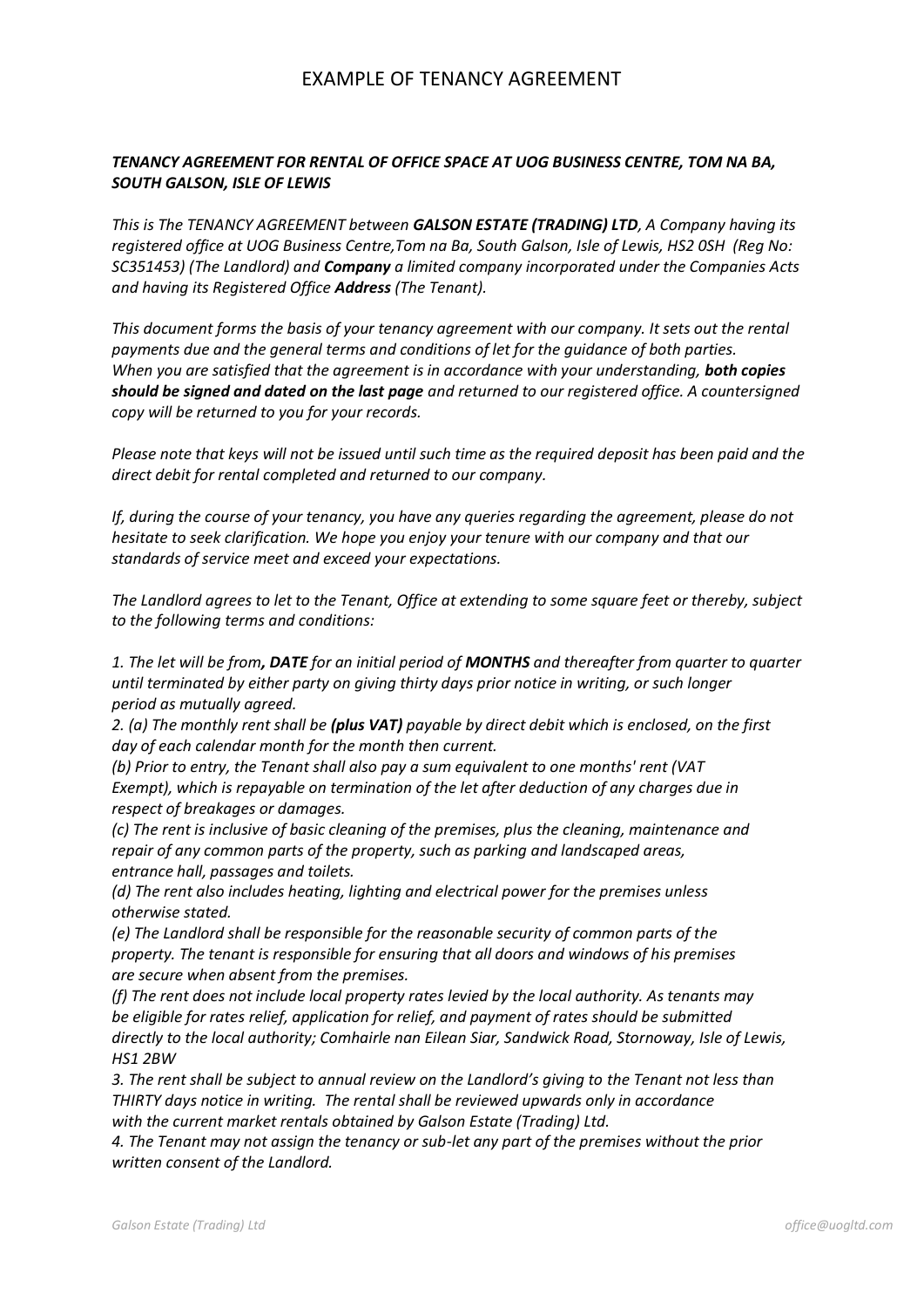*5. The premises are let for the purpose of (use) use and shall not be used for any other purpose without the prior written consent of the Landlord.*

*6. The Tenant accepts that the premises are in such condition and repair as is specified in the Schedule of Condition annexed and signed and undertakes to maintain the premises in such condition during the period of the let. The tenant agrees to return the unit according to the Schedule of Condition including repairing holes in the walls, replacement of damaged floorcoverings and redecoration.*

*7. The Landlords shall be responsible for the exterior decoration of the property and for the decoration of any common entrance hall passages, toilets and other common parts of the building. The Landlord shall keep the premises wind and watertight.*

*8. The Tenant shall not make any structural alterations to the premises or install any machinery without the express written consent of the Landlord.*

*9. The Tenant shall at his own expense and to the reasonable satisfaction of the Landlord make good all damage to the premises let and the property as a whole, including window glass, where caused by him, his employees or visitors.*

*10. At the termination of the Tenancy agreement, the Tenant shall remove all fixtures and fittings belonging to him and repair any damage caused by their removal. With the written approval of the Landlords, however, the outgoing and ingoing Tenants may agree regarding the taking over of any fittings and fixtures at the value to be adjusted between them. If the Tenant carries out approved alterations to the premises let, on termination of the tenancy agreement he shall restore the premises as reasonably required by the Landlord at his sole expense, unless otherwise agreed in writing with the Landlord.*

*11. The Tenant shall report in writing to the Landlord all cases of damage and repairs required to the subjects let for which the Landlord may be responsible. The Landlord shall carry out all such repairs as soon as practicable.*

*12. The Tenant shall keep the premises in a tidy condition to the satisfaction of the Landlord and be responsible for ensuring the prompt removal of all rubbish.*

*13. The Landlord reserves the right of entry to the premises for the purpose of inspection at all reasonable times by any authorised officials or agents.*

*14. The Tenant shall insure the whole of his stock and equipment in the premises and shall exhibit to the Landlord if and when required the Policies of Insurance. The Landlord shall insure at his own expense the building as a whole.*

*15. The Tenant shall at his own expense comply with all statutes, statutory regulations and bylaws applicable to the use of the premises let under this Tenancy Agreement.*

*16. The Tenant shall bear all monthly charges and call charges arising from connection to and use of telephone and other communication apparatus supplied by the Landlord. No other telephone or communications apparatus shall be installed within the premises except where the Landlord has given permission in writing. Any charges associated with such an additional installation and use would be payable by the Tenant.*

*17. The Tenant shall free and relieve the Landlord from and keep him and his officials and agents indemnified against all personal injury whether fatal or otherwise, loss of or damage to property or any other loss, damage or expense however caused or incurred which shall arise through the occupation and use by the Tenant, employees of the Tenants or third parties, of the premises let. 18. The Landlord shall not be responsible nor liable to make reparation for no in any way to compensate the Tenant for any loss, injury or damage or temporary deprivation of occupancy which he may sustain through the failure or defect in water, power, electricity, drainage, telecoms or any other utility service for which the responsibility lies out with the control of the Landlord.*

*19. The Landlord shall be entitled not only to recover from the Tenant all losses or damage which the Landlord may thereby sustain but also in addition shall at their discretion, be entitled to terminate the tenancy agreement forthwith by giving the Tenant 28 days Written Notice of their intention in the event of:*

*a. Any operation being carried out in the premises which shall in the exclusive judgement of the Landlord appear dangerous or injurious or objectionable or to be outwith the scope of the*